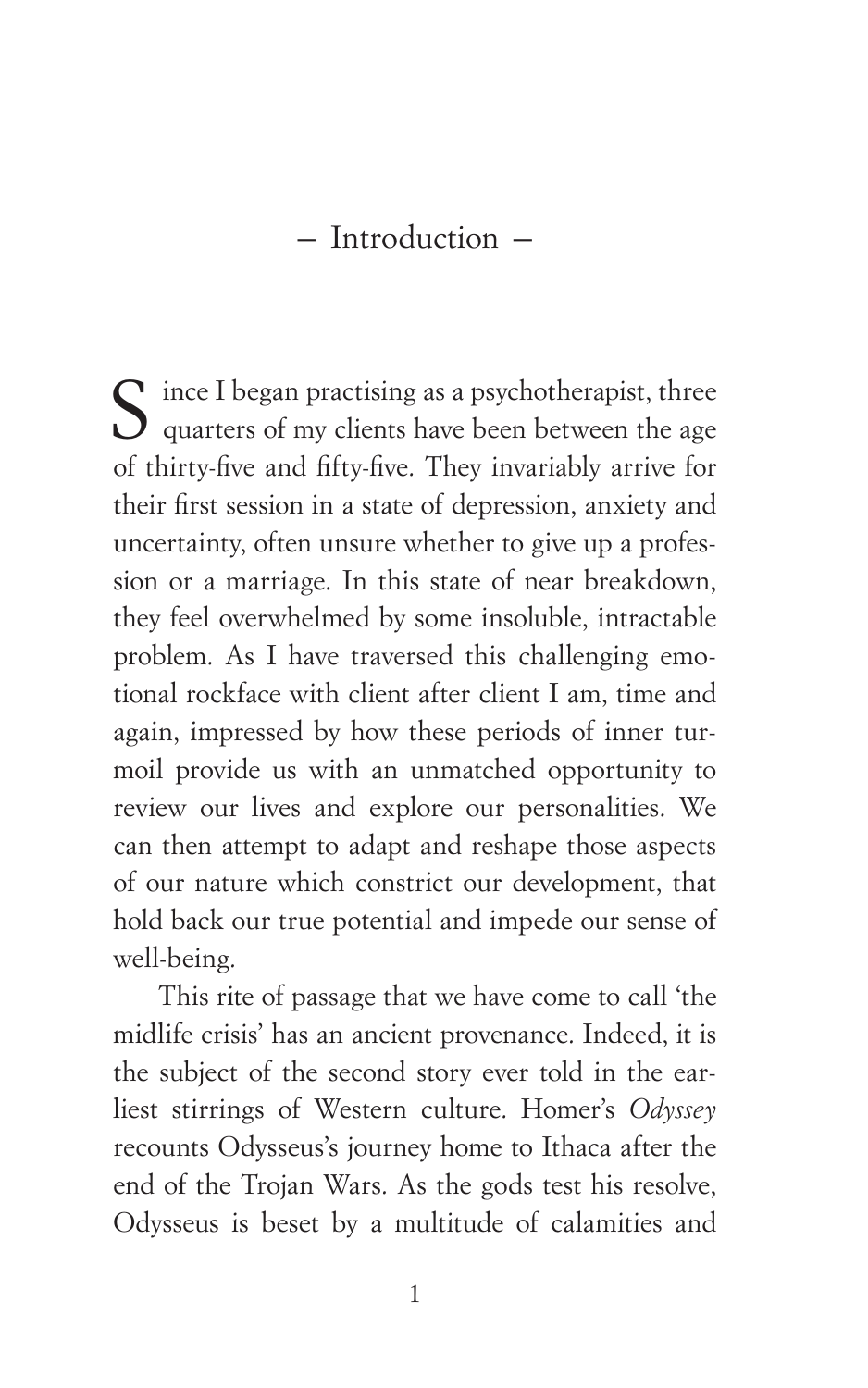temptations that – during the course of his long voyage home – transform him from a youthful warrior into a wise and enlightened elder.

Several thousand years later another sacred text recounts a similar rite of passage undertaken by Dante Alighieri whose *Divine Comedy* begins with its famous opening sentence: 'Midway through this life upon which we are bound, I woke to find myself in a dark wood, where the right road was wholly lost and gone.' This epic story describes Dante's journey through the Inferno, Purgatory and finally into Paradise, in the company of his guide and mentor Virgil and then his muse Beatrice.

These confrontations with inner demons and outer misfortune experienced by Odysseus and Dante have numerous parallels in Western religious texts and literature. They appear in the Old Testament stories of Jonah and Job, in Christ's forty days and nights in the wilderness, in St John of the Cross's Dark Night of the Soul, in Goethe's drama *Faust*, in Tolstoy's accounts of Levin and Pierre's tribulations and in Eliot's *East Coker*. The sense that inner wisdom or a feeling of enlightenment and psychological repose can only be achieved through a crisis, an ordeal or a long hazardous journey is a belief that runs through the entire tradition of Western literature, mythology and spirituality.

As with Odysseus and Dante – and as with the heroes and protagonists of Goethe, Tolstoy and Eliot –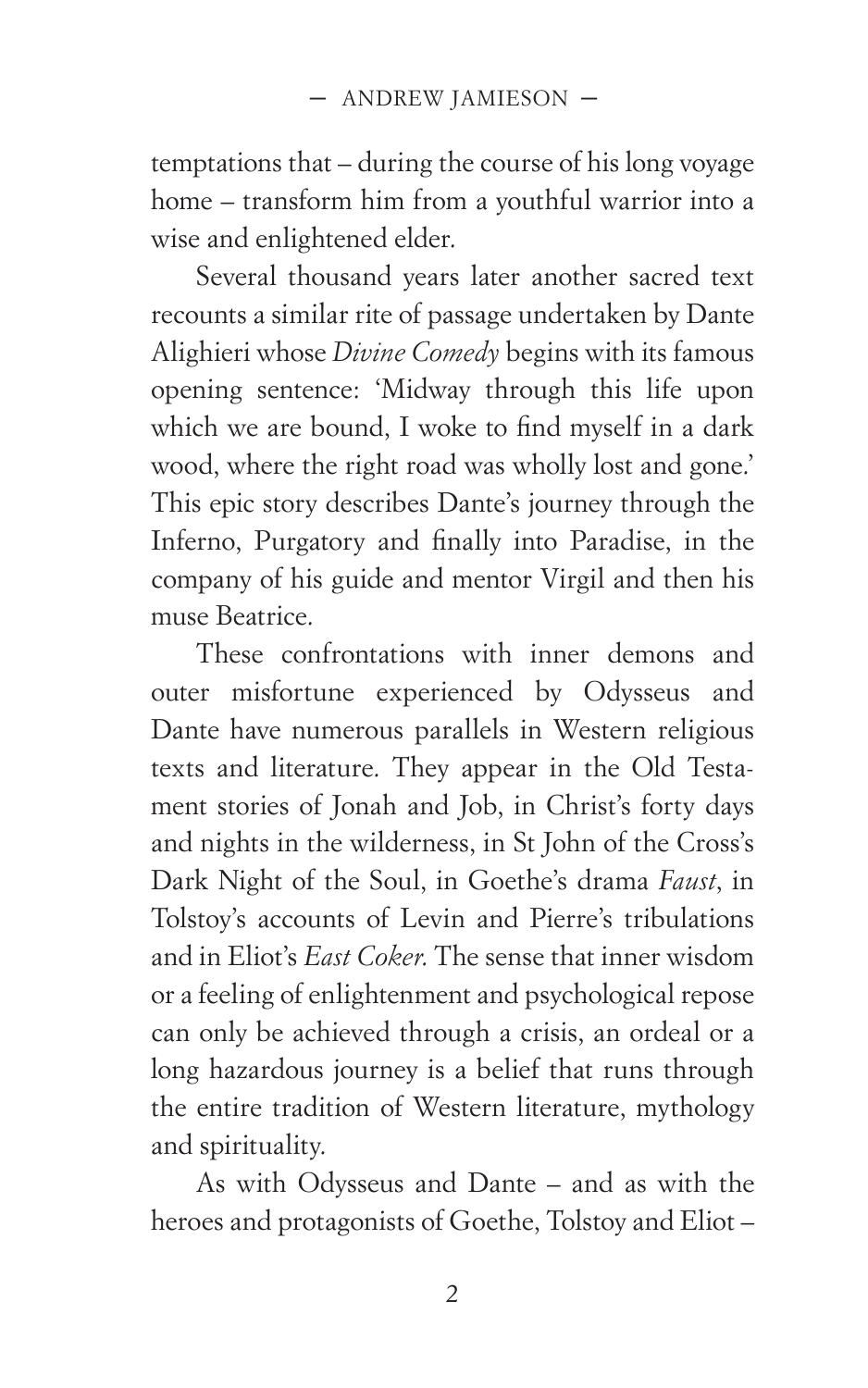– *Midlife* –

many of my clients who experience this ordeal meet the challenge and undergo some form of transformation. As they recover they begin a new phase of life, having resolved their central difficulties and having made the necessary adaptions to their lives, having released once dormant potentialities. The midlife crisis is invariably a unique opportunity to grow and develop our personalities in a direction that will give our lives a deeper sense of meaning and purpose, a greater sense of fulfilment and a less troubled, richer engagement with our own true natures and the world around us.

A hundred years ago Freud and Jung produced two works that were to have an immeasurable impact upon the theory and clinical practice of psychotherapy. In 1920 Freud published *Beyond the Pleasure Principle*, which gave a comprehensive account of his repetition theory, while in the same year Jung was writing *Psychological Types*, in which he described for the first time his concept of 'individuation'. These thoughts on the psychology of midlife have running through them continual references to these two theories which stand as cornerstones of the psychoanalytic revolution, two different models of the human psyche and two contrasting approaches to the practice of psychotherapy. Both, however, shed light on why this psychological rite of passage not only appears to be a necessary experience in our emotional development but also the role of the midlife crisis as a significant part of our evolution as a species.